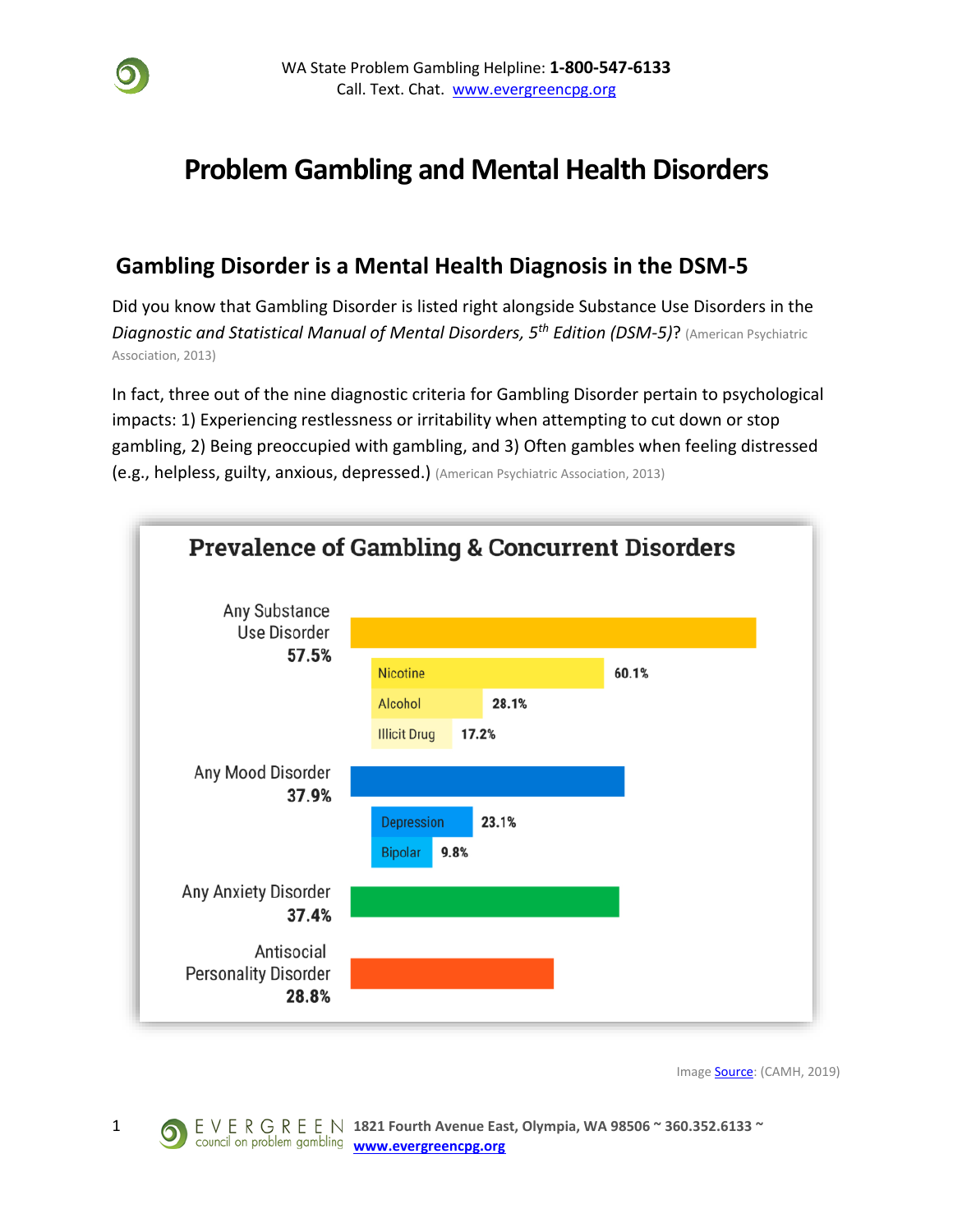### **Suicide is a huge concern**

- One study found that among pathological gamblers who had previously sought treatment for substance use disorders, 41% had attempted suicide. For those who had previously sought professional treatment for their gambling, 27.6% had attempted suicide. (Petry & Kiluk, 2002)
- Dr. Timothy Fong summarizes his findings that close to 80% of those who called a gambling helpline reported feeling suicidal at the time of calling, and nearly two-thirds of GA attendees contemplated suicide. (Fong, 2005)
- Suicide rates for the general population can range from 1%-2%, it goes up to around 7%- 9% for those with substance use disorders and can increase to more than 20% for those with gambling disorders. (Petry N. M., 2005) That number can increase to 40% suicide attempt rates for veterans seeking treatment, and as high as 66% for suicidal thoughts. (HR, 1998) (Northstar Alliance, 2013)



Image **Source:** (Nevada Council on Problem Gambling, 2010)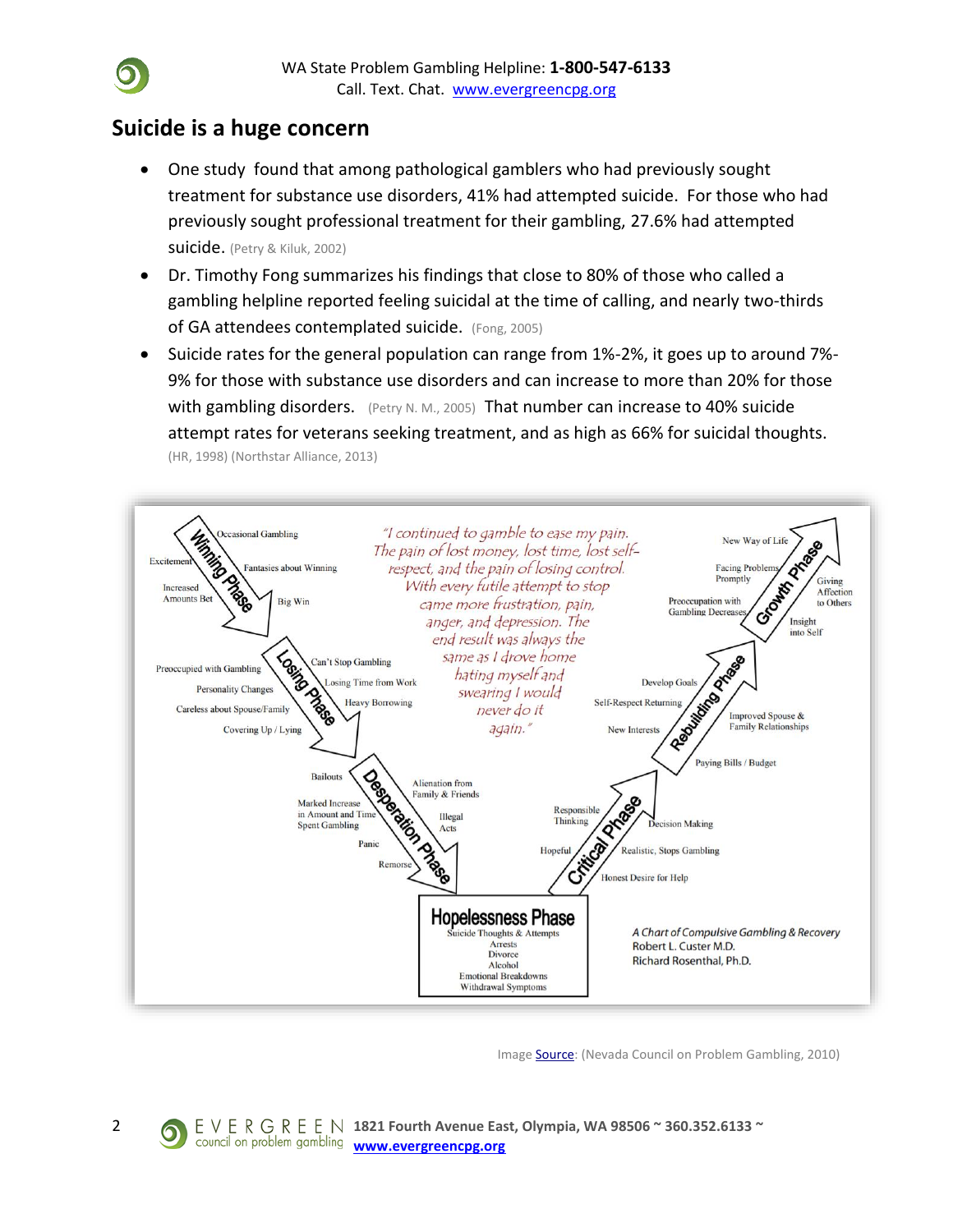

### **Is there a genetic component?**

Just as predispositions to be at-risk for certain physical health, mental health, and substance use disorders can be inherited, so can a predisposition to be at risk of a Gambling Disorder. (Shah, Potenza, & Eisen, 2004)

## **How do mental health and gambling affect each other?**

For some individuals, it may be very clear that one disorder caused the development of a secondary disorder. Perhaps the stress of mounting gambling losses induced anxiety or depression. Or maybe a pre-existing mental health condition caused the use of gambling as an escape or means to cope. For others, both conditions seem to build on each other simultaneously. Below is a list of just a few examples of how gambling and mental health can affect each other.

- **Anxiety** Gambling may be used to cope with anxiety, while gambling losses may induce or exacerbate anxiety.
- **Attention-Deficit/Hyperactivity Disorder (ADD/ADHD)** Gambling may be a means to seek stimulation, reinforcement, or to cope with symptoms. Gambling may increase impulsive decision-making and reduce the use of other coping skills.
- **Depression** Stresses of gambling problems, feelings of failure and fears for the future can cause or worsen depression. Gambling may also be used as an activity to find relief from depression.
- **Manic episodes and Bipolar Disorder** While gambling may be an activity used to alleviate depressive states, a manic episode can often be a trigger to gamble during times of extended alertness. For some, even if gambling starts as a symptom of a manic episode, it can become its own addictive behavior and turn into a Gambling Disorder that may need to be treated. The DSM-5 specifically calls for an evaluation as to whether the Gambling Disorder symptoms may be better explained by a manic episode. (American Psychiatric Association, 2013)
- **Substance Use** Some may use substances to celebrate gambling wins, or to forget about gambling losses and problems. Others may gamble as a means to have something to do during a state of extended alertness from stimulants. Because alcohol and tobacco are frequently purchased and used inside gambling establishments, some may find that their use of either or both of those substances increases when they gamble. A person in recovery from substances may find that gambling establishments pose a relapse-risk to their recovery. Those with a history of substance abuse are also at higher risk of developing a Gambling Disorder than the general population. (Rash, Weinstock, & Van Patten, 2016)
- **Trauma** Gambling may provide a means to escape negative emotions or forget painful memories of past trauma. Problem gambling may cause financial and relational
- 3 **1821 Fourth Avenue East, Olympia, WA 98506 ~ 360.352.6133 ~**  council on problem gambling **[www.evergreencpg.org](http://www.evergreencpg.org/)**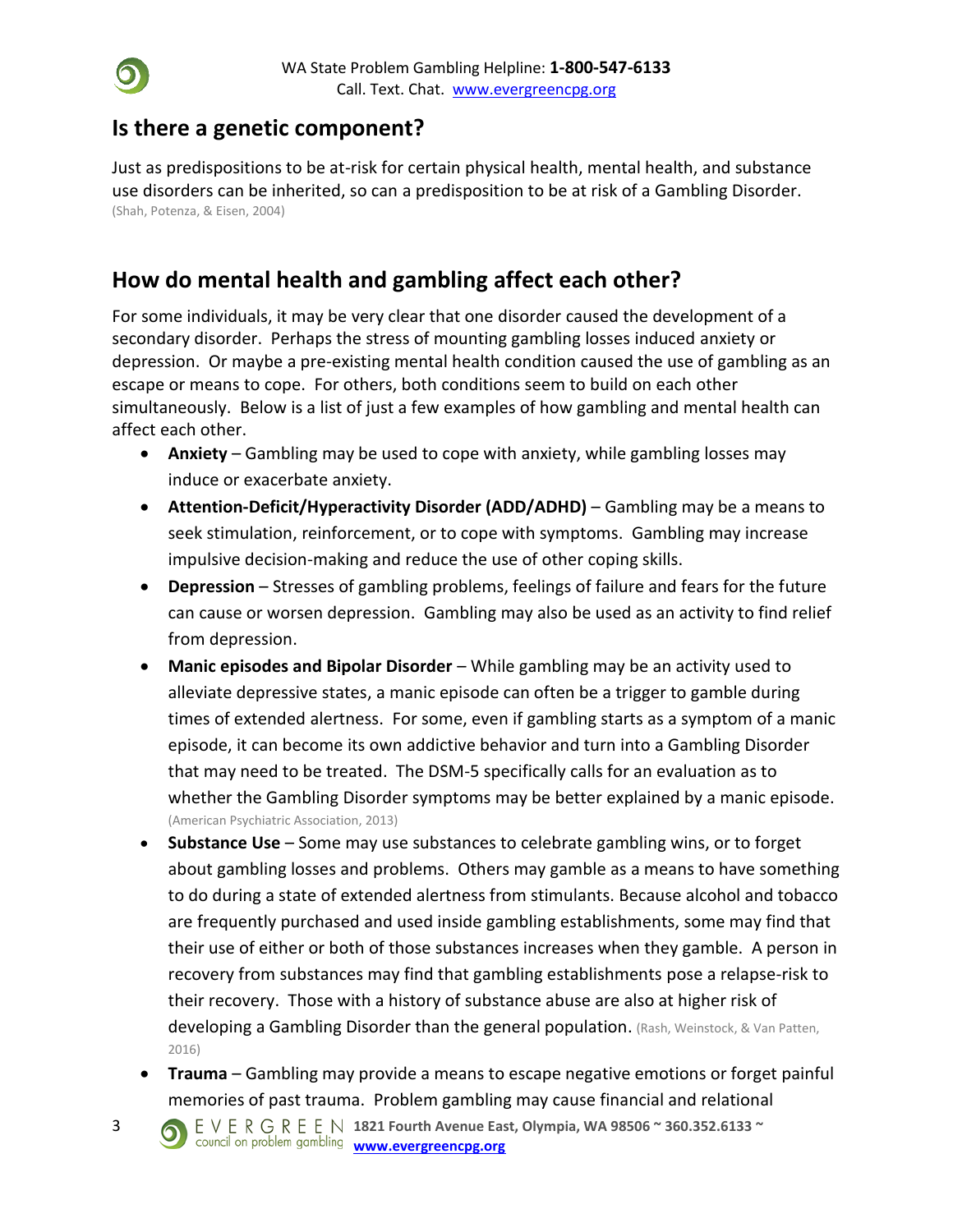

traumas, and the sensory stimulations of a gambling establishment can trigger PTSD symptoms in some.



Image **Source**: (CAMH, 2019)

4 **1821 Fourth Avenue East, Olympia, WA 98506 ~ 360.352.6133 ~**  council on problem gambling **[www.evergreencpg.org](http://www.evergreencpg.org/)**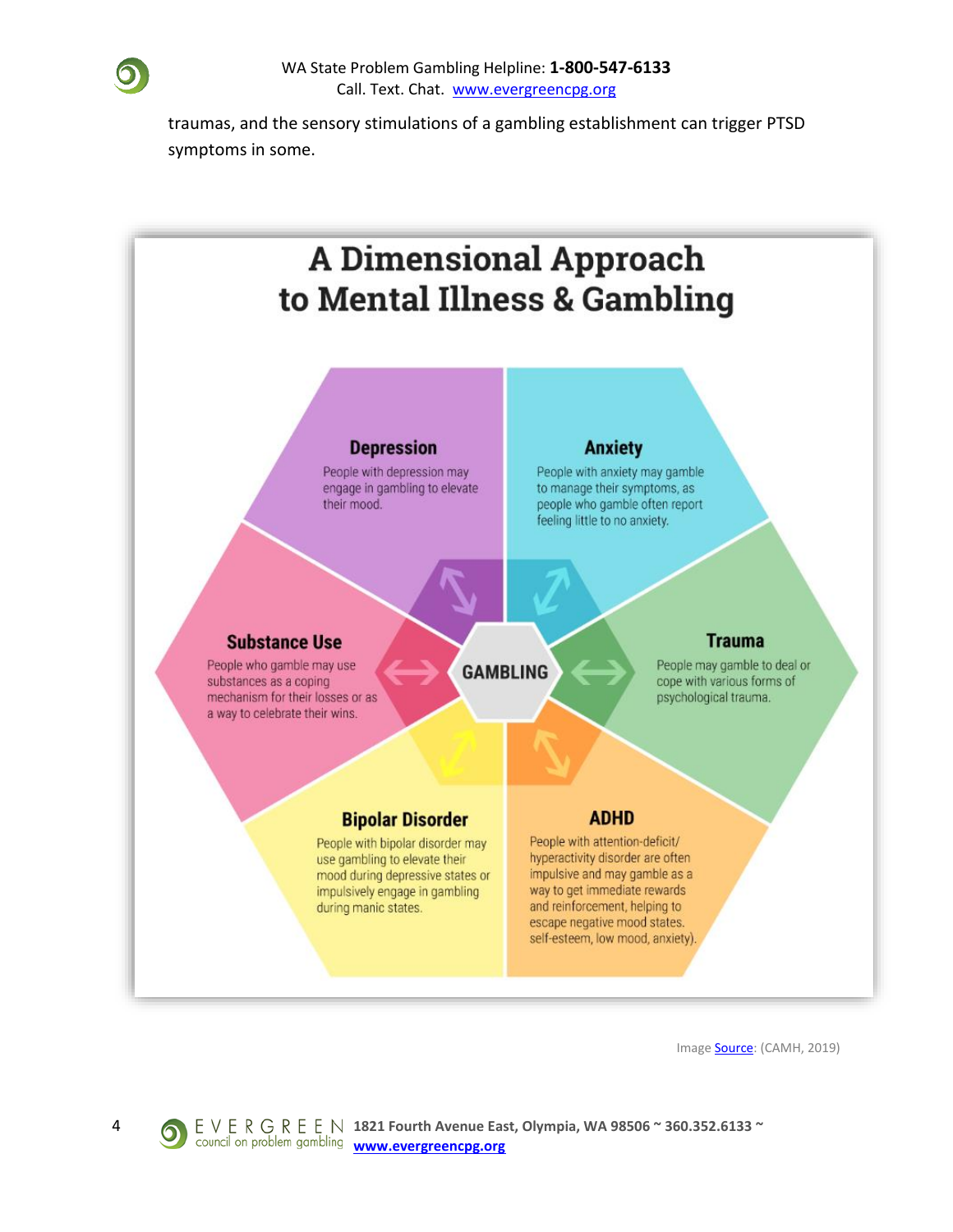# **Prevalence of Co-occurring Problem Gambling and Mental Health conditions:**

- Gambling Disorder co-occurs with depression at a rate of 75%, and 30% for Bipolar Disorder. (Fong, 2005)
- A study of 900 patients with severe mental illness found that at-risk gambling occurred in 5.3%, and for those who had gambled in the past year, it was as high as 10.1%. In 52.1% of the cases, at-risk gambling preceded the onset of a major psychiatric disorder. (Bergamini, et al., 2018)
- Data from the National Comorbidity Replication Survey estimate that: 96% of individuals with gambling disorder have one or more co-occurring psychiatric disorders, and more than 60% of individuals with gambling disorder have at least three psychiatric disorders. (Kessler, et al., 2008) (Rash, Weinstock, & Van Patten, 2016)
- The National Comorbidity Replication Survey also found that 49% of respondents with lifetime problem gambling had received treatment services for either emotional or substance use problems, but none reported ever receiving treatment for gambling problems. Of those who had received treatment for emotional problems, 27.9% received those services in the general medical sector, 21.4% from a psychiatrist, and 23.7% from some other mental health professional. In other words, those with cooccurring mental health and gambling problems are much more likely to be treated for emotional problems, than gambling problems.

## **Simple Behavioral Health Treatment best practices:**

- Those seeking services for any mental health condition should be screened for problem gambling.
- Those seeking services for any substance use condition should be screened for problem gambling.
- Those seeking services for problem gambling should be screened for both mental health and substance use conditions.
- It is important that clients be given the opportunity to address cooccurring disorders simultaneously.